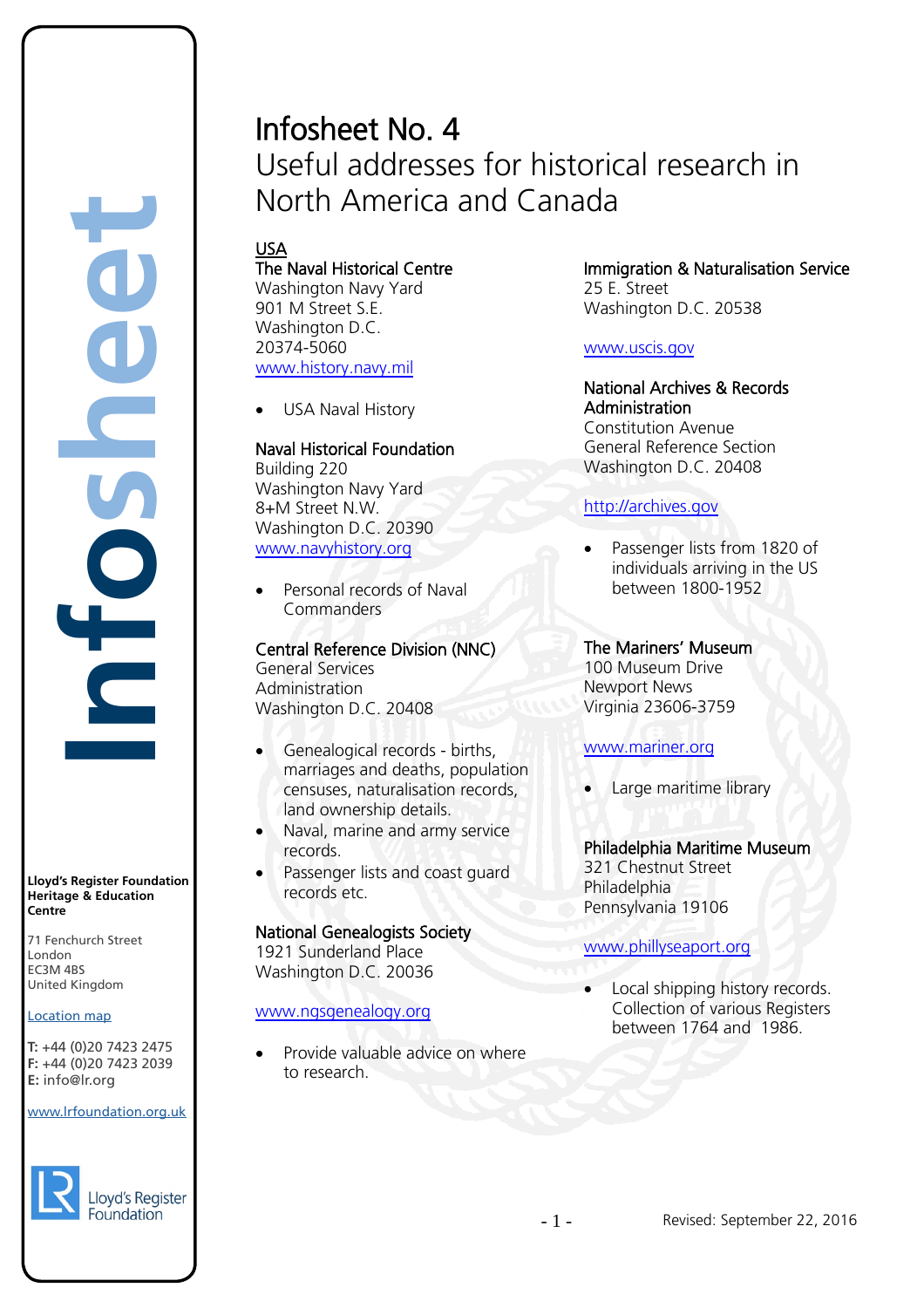# **Infosheet** J rd's Register Foundat<br>
itage & Education<br>
tre<br>
Eenchurch Street<br>
don<br>
M 4BS<br>
ted Kingdom<br>
ation map<br>
44 (0)20 7423 2475<br>
44 (0)20 7423 2039<br>
nfo@lr.org CHOS

**Lloyd's Register Foundation Heritage & Education Centre**

71 Fenchurch Street London Information Services EC3M 4BS United Kingdom EC3M 4BS

#### Location map

T: +44 (0)20 7423 2475 **F:** +44 (0)20 7423 2039 Fax: +44 (0)20 7423 2039 **E:** info@lr.org  $F \rightarrow (0/20, 1 + 2)$ 

#### www.lrfoundation.org.uk



Hart Nautical Collection

The MIT Museum Massachusetts Institute of **Technology** 265 Massachusetts Avenue Cambridge Mass. 02139-4307

#### [web.mit.edu/museum/collections/nau](http://web.mit.edu/museum/collections/nautical.html) [tical.html](http://web.mit.edu/museum/collections/nautical.html)

Technical development of shipping records.

#### Peabody Essex Museum

East India Square Salem Massachusetts 01970-3783

#### [http://pem.org](http://pem.org/)

Large maritime library collection.

#### The National Maritime Museum of San Francisco Polk Street San Francisco

California 94109

#### [www.nps.gov/safr/](http://www.nps.gov/safr/)

Large maritime library.

#### Chesapeake Bay Maritime Museum

PO Box 636 Mill Street, St Michael's Maryland 21663-0636

[www.cbmm.org/](http://www.cbmm.org/)

Research Library open to the public. History of whaling ships.

# The National Archives

8601 Adelphi Road College Park Maryland 20740-6001 [www.nara.gov.80](http://www.nara.gov.80/)

#### Smithsonian Institution

United States National Museum Constitution Avenue N.W. Washington D.C.

#### [www.si.edu](http://www.si.edu/)

• Shipbuilding, technical history, Lloyd's Register books from 1834 onwards.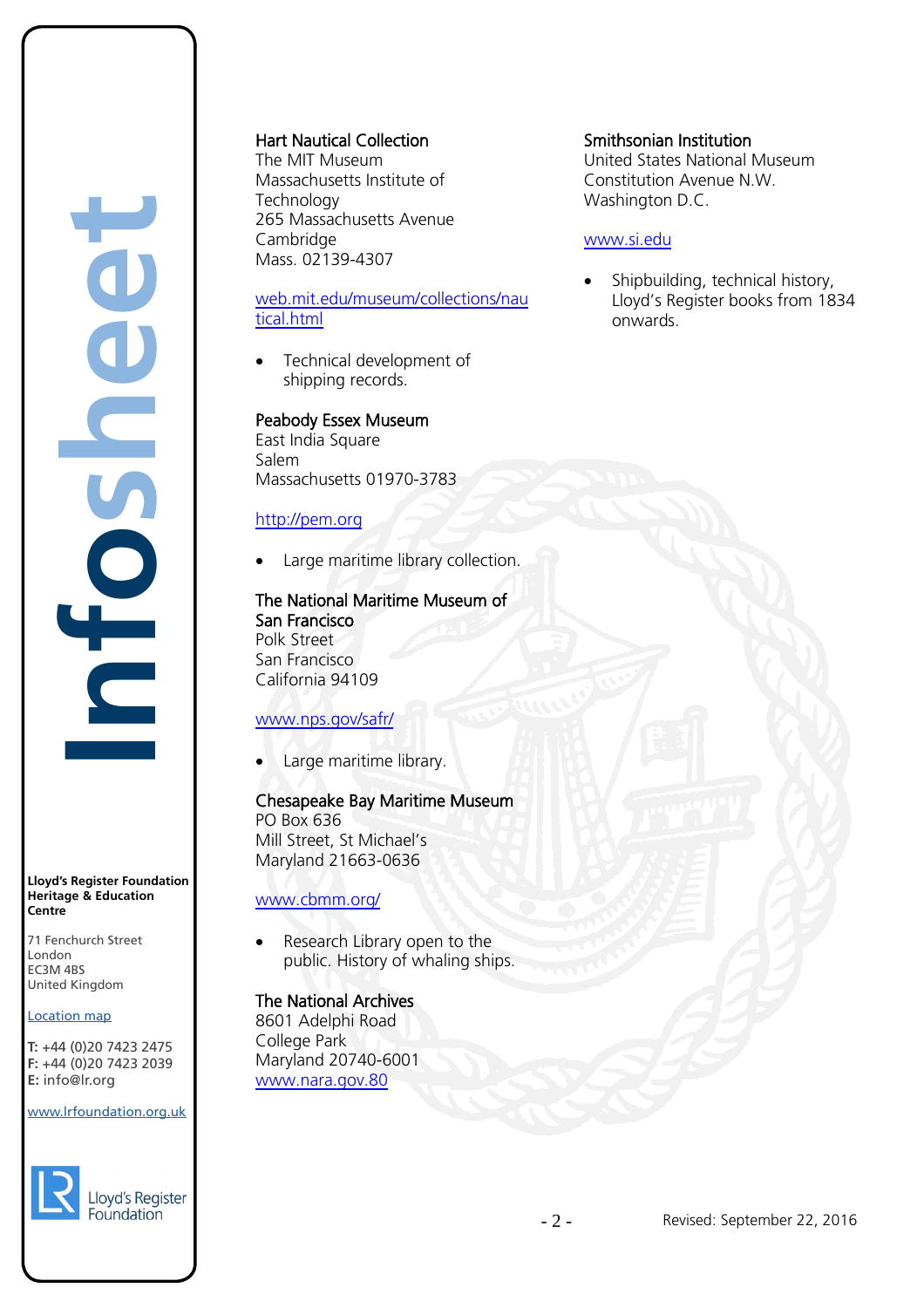

**Lloyd's Register Foundation Heritage & Education Centre**

71 Fenchurch Street London Information Services EC3M 4BS United Kingdom EC3M 4BS

#### Location map

T: +44 (0)20 7423 2475 **F:** +44 (0)20 7423 2039 Fax: +44 (0)20 7423 2039 **E:** info@lr.org Email: histinfo@lr.org

#### www.lrfoundation.org.uk



Lloyd's Register Foundation

#### Canada

#### New Brunswick Museum

277 Douglas Avenue St. John New Brunswick E2K 1E5

#### [www.nbm-mnb.ca](http://www.nbm-mnb.ca/)

Library and archives.

#### The Stewart Museum at the Fort

Ile Sainte-Hélène PO Box 1200 Station A **Montreal** Quebec H3C 2Y9

#### [www.stewart-museum.org/](http://www.stewart-museum.org/)

#### Trade and Communications Records

Federal Archives Division 395 Wellington Street Ottawa Ontario K1A 0N3

Passenger lists, ships registers.

#### Nova Scotia Museum Library Maritime Museum of the Atlantic 1675 Lower Water Street Halifax

Nova Scotia B3J 1S3

#### [www.library.ns.ca/node/145](http://www.library.ns.ca/node/145)

#### Marine Museum of Upper Canada

Stanley Barracks Exhibition Place Toronto, Ontario M6K 3C3

#### Vancouver Maritime Museum

1905 Ogden Avenue Vancouver BC V6J 1A3 [www.vancouvermaritimemuseum.co](http://www.vancouvermaritimemuseum.com/) [m/](http://www.vancouvermaritimemuseum.com/)

#### Canadian Nautical Research Society

163 Churchill Crescent Kingston, Ontario  $K7I$   $4W5$ [www.marmus.ca/cnrs/cnrse000.htm](http://www.marmus.ca/cnrs/cnrse000.htm)

#### Memorial University of Newfoundland

Maritime History Archive St John's Newfoundland A1C 5S7

#### [www.mun.ca/mha](http://www.mun.ca/mha)

• Holds crew agreements of British registered vessels for a specific period.

#### Canadian Pacific Line

Windsor Station PO Box 6042 Station A **Montreal** Quebec H3C 3E4

# British Columbia Information

Management Services PO Box 9419 Stn. Prov. Govt. Victoria BC V8W 9V1

[www.bcarchives.gov.bc.ca](http://www.bcarchives.gov.bc.ca/)

#### Public Archives of Canada

395 Wellington Street **Ottawa** Ontario K1A 0N3

[www.archivescanada.ca/](http://www.archivescanada.ca/)

#### Provincial Archives of Newfoundland and Labrador Colonial Building

Military Road St Johns Newfoundland A1C 5T7

[www.therooms.ca/archives](http://www.therooms.ca/archives)

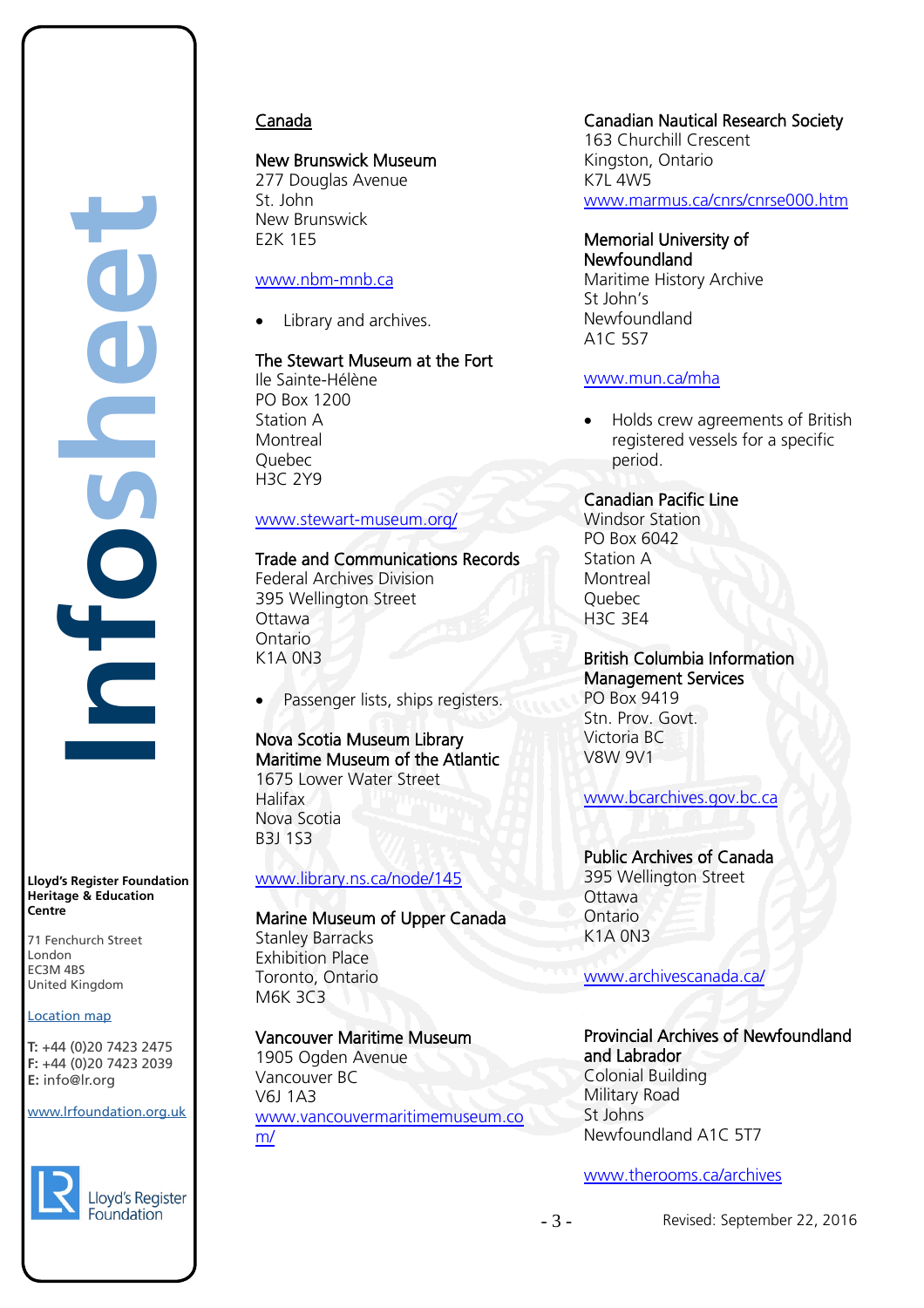**Infosheet** rd's Register Foundat<br>
itage & Education<br>
tre<br>
Eenchurch Street<br>
don<br>
M 4BS<br>
ted Kingdom<br>
ation map<br>
44 (0)20 7423 2475<br>
44 (0)20 7423 2039<br>
nfo@lr.org É

**Lloyd's Register Foundation Heritage & Education Centre**

71 Fenchurch Street London Information Services EC3M 4BS United Kingdom

#### Location map

T: +44 (0)20 7423 2475 **F:** +44 (0)20 7423 2039 Fax: +44 (0)20 7423 2039 **E:** info@lr.org  $F \rightarrow (0/20.7 + 25.205)$ 

EC3M 4BS

#### www.lrfoundation.org.uk



Public Archives of Nova Scotia 6016 University Avenue

Halifax Nova Scotia B3H 1W4

Public Archives of Prince Edward Island PO Box 1000 Charlottetown Prince Edward Island C1A 7M4 [www.gov.pe.ca/educ](http://www.gov.pe.ca/educ)

Provincial Archives of New Brunswick PO Box 6000 Fredericton New Brunswick E3B 5H1

#### <http://archives.gnb.ca/Archives/>

# Archives Nationales du Quebec

PO Box 10450 Sainte-Foy Quebec G1V 4N1 [www.banq.qc.ca](http://www.banq.qc.ca/)

#### Provincial Archives of Manitoba

200 Vaughan Street Winnipeg Manitoba R3C 1T5 [www.gov.mb.ca/chc/archives/hbca/in](http://www.gov.mb.ca/chc/archives/hbca/index.html) [dex.html](http://www.gov.mb.ca/chc/archives/hbca/index.html)

#### Saskatchewan Archives Board

University of Saskatchewan 3 Campus Drive **Saskatoon** S7N 0W0 [www.saskarchives.com/](http://www.saskarchives.com/)

#### Provincial Archives of Alberta

12845-102 Avenue Edmonton Alberta T5N 0M6 [culture.alberta.ca/archives/](http://culture.alberta.ca/archives/)

#### Provincial Archives of British Colombia 655 Belleville Street Victoria British Columbia

V8V 1X4 [www.bcarchives.bc.ca](http://www.bcarchives.bc.ca/)

#### Yukon Archives

PO Box 2703 Whitehorse YT Y1A 2C6 [www.tc.gov.yk.ca](http://www.tc.gov.yk.ca/)

#### Prince of Wales Northern Heritage **Centre**

Department of Natural and Cultural Affairs Government of the N.W. Territories Yellowknife N.W.T. X1A 2L9 <http://pwnhc.learnnet.nt.ca/>

#### Online resources

# [www.collectionscanada.gc.ca](http://www.collectionscanada.gc.ca/)

Library and Archives Canada preserves and makes accessible the documentary heritage of Canada.

#### [http://automatedgenealogy.com](http://automatedgenealogy.com/)

Hosts several projects to index Canadian censuses.

#### [www.afhs.ab.ca](http://www.afhs.ab.ca/)

Alberta Family Histories Society, the genealogical resources section contains useful data organised by geographical staring points.

#### [www.mun.ca/mha](http://www.mun.ca/mha)

Maritime History Archive - the crew lists (also called crew agreements) and logbooks for voyages terminating in the years 1863-1938 are indexed and can be searched online. The crew agreements for the years 1951-1976 have not been indexed.

See also: Infosheet no.24 'Sources for genealogy'